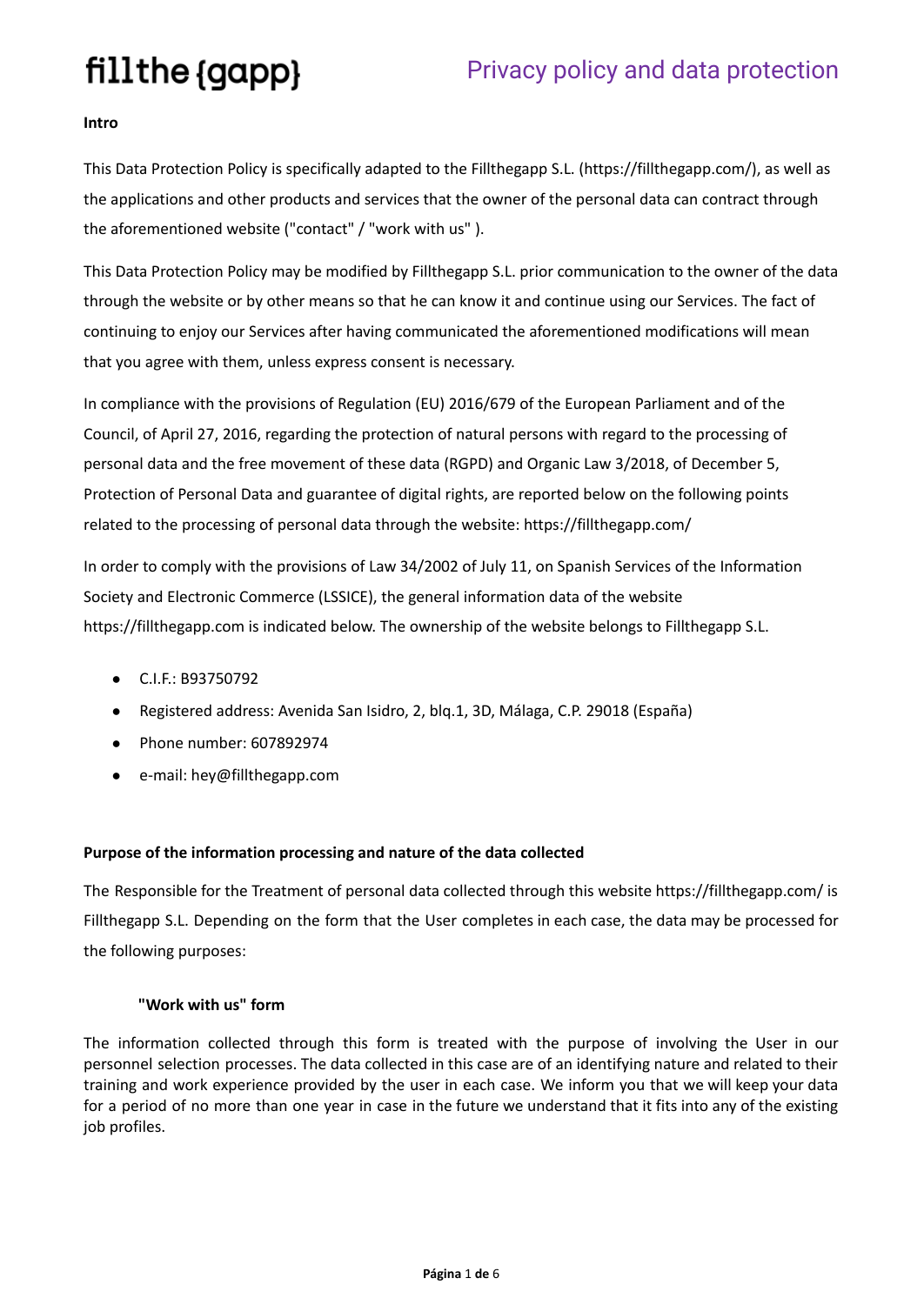### **"Contact" form**

In the event that the User completes the contact form, their data will be used in order to attend to the query or request for information that, where appropriate, they request. The data collected in this case is of an identifying nature, as well as related to the query or request raised.

### **Other channels:**

Fillthegapp S.L. can also contact the interested party and collect their data through other channels such as telephone, email, apps owned by Fillthegapp S.L. or social networks, in which case you will be informed about the purposes for which your data will be processed, and where appropriate, your consent will be conveniently obtained in each of said channels.

### **Use of the website by minors**

Although the website https://fillthegapp.com/ is not directed at minors, they are allowed to access. However, in the event that a minor wishes to request information from us, he may only do so himself if he is over 16 years of age. In the case of minors under 16 years of age, the person with parental authority, guardian or legal representative must do so, authorizing the latter on their behalf the processing of their personal data by the company, in such a way that those who are in charge of minors of age assume the exclusive responsibility of determining the services and contents of this website that are appropriate for the age of the minors in their charge.

Fillthegapp S.L. does not assume any responsibility in the event that minors of the aforementioned age provide us with their personal data in breach of these obligations.

### **Veracity of the information provided**

All information provided by the User must be true and accurate. For these purposes, the interested party guarantees the authenticity of all the data that he provides as a result of completing the corresponding forms. In any case, the User will be solely responsible for the false or inaccurate statements that he makes and for the damages caused to Fillthegapp S.L. or to third parties, for the information they provide.

### **What data do we process and from which source is it obtained?**

The data processed come from:

- Data provided by the interested party and derived from the provision of the service, through the completion of the forms for this purpose enabled and the relationships established with Fillthegapp S.L.
- The own management, maintenance and development of the contractual relationship.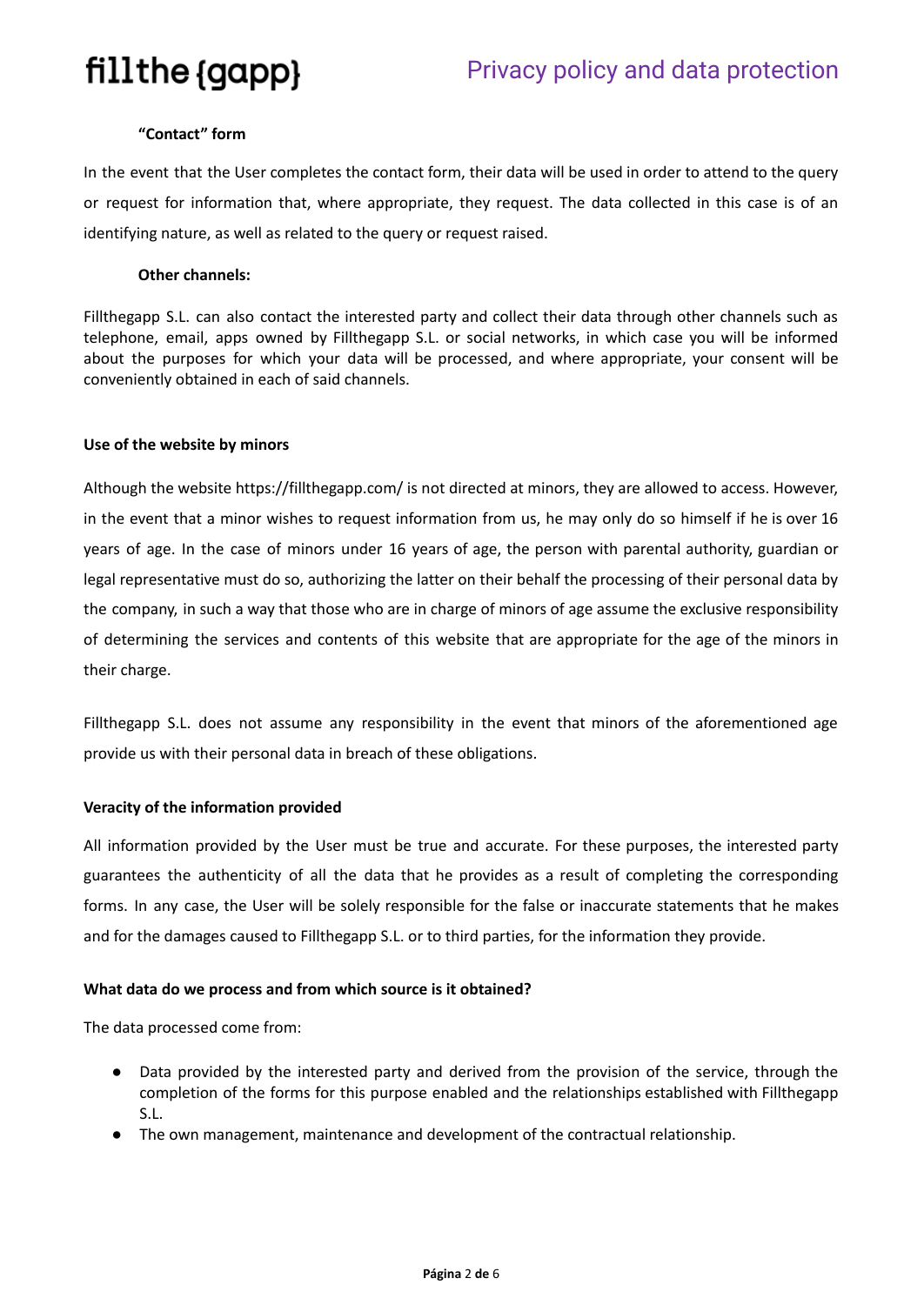Depending on the service, the data processed cover the following typology:

- Identification data (eg, name, surname, identity document, postal address, email, telephone number).
- Transaction data of goods and services (eg payments for services performed).

### **Recipients of data and international transfers**

We inform Users that the treatment of the information collected through this website does not imply an international transfer of data.

### **Basis that legitimizes the data processing**

The basis that legitimizes the processing of the data is the User's own consent and acceptance, in each of the sections in which personal information is collected. The User has the right to withdraw consent at any time, without affecting the legality of the treatment based on the consent prior to its withdrawal.

The processing of your data relating to "Contact" and other communication channels at your disposal are based on the maintenance of your request and, where appropriate, for the provision of the contracted services.

In the same way, the legal basis for the treatment of your data derived from the contracting, is the execution of the contract for the provision of services or products of Fillthegapp S.L.

The treatment of your data related to "Work with us" is based on the voluntary submission of your Curriculum Vitae and its conservation, by virtue of legitimate interest.

### **Data retention**

Personal data will be kept for the time necessary to provide the service or as long as the interested party does not withdraw their consent. Subsequently, the data will be deleted in accordance with the provisions of the data protection regulations, which implies its blocking, being available only at the request of Judges and courts, Ombudsman, Public Prosecutor or the competent Public Administrations during the period of Prescription of the actions that could derive and, after this, it will proceed to its complete elimination.

### **Exercise of rights**

According to the **RGDP 2016/679**, the person responsible for the treatment Fillthegapp S.L. provide the interested party with information regarding his actions **based on a request** pursuant to articles 15 to 22,

Art 15 Right of Access Art 16 Right of Rectification Art 17 Right of Suppression ("Right to be forgotten") Art 18 Right to Limitation Art 20 Portability Right Art 21 Right of Opposition Art 22 Automated decision law Art 34 Communication Security Violations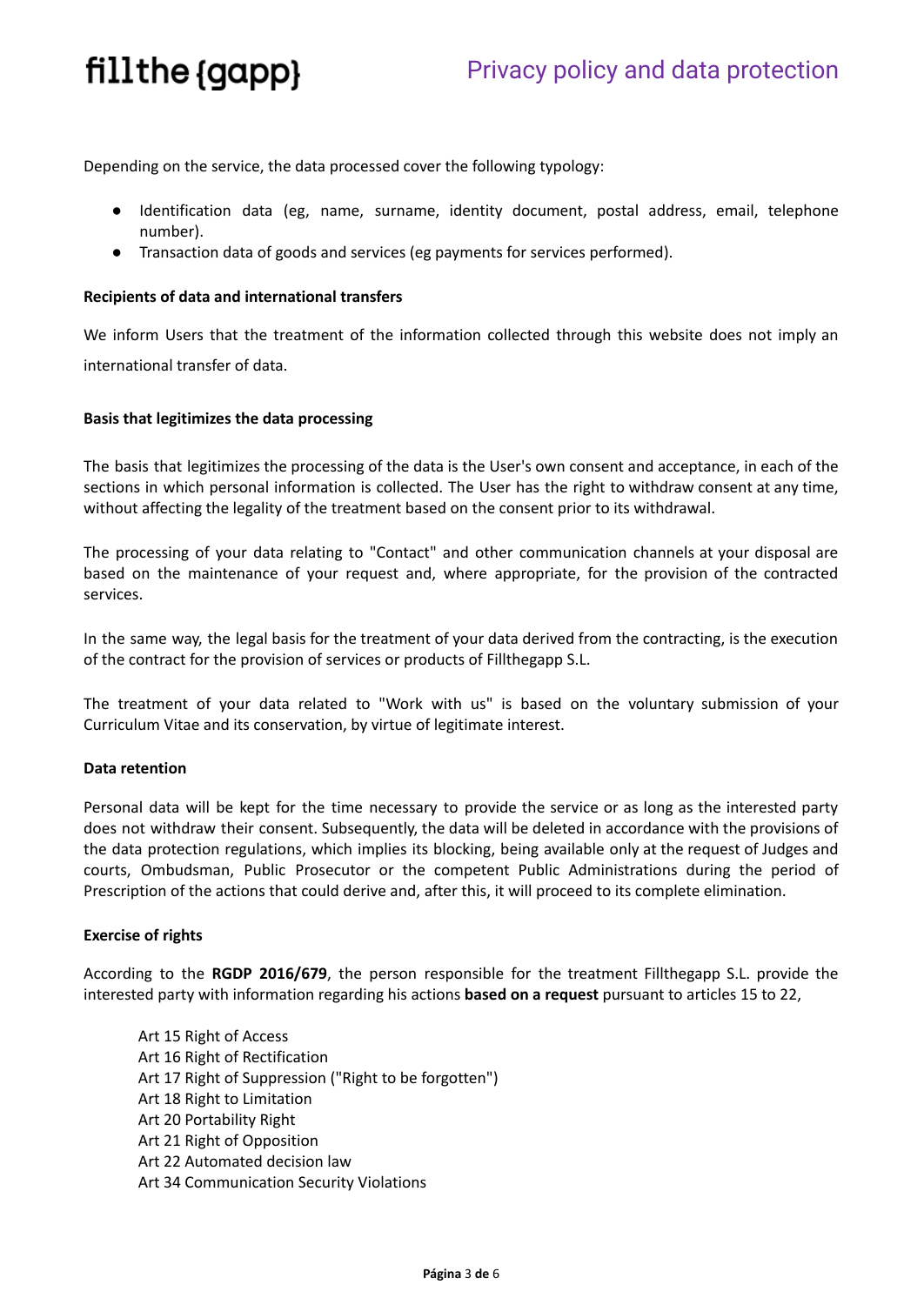### **AND WILL ANSWER TO THE EXERCISE OF YOUR RIGHTS** within **ONE MONTH FROM RECEIPT** of the request.

This period may be extended for another two months if necessary, taking into account the complexity and number of requests. The person in charge will inform the interested party of any of said extensions within a period of one month from the receipt of the request, indicating the reasons for the delay.

When the interested party submits the request by electronic means, the information will be provided by electronic means whenever possible, unless the interested party requests that it be provided otherwise.

When the data controller has reasonable doubts in relation to the identity of the natural person making the request referred to in articles 15 to 21, he may request that the additional information necessary to confirm the identity of the interested party be provided.

Fillthegapp S.L. will respond to requests, even if it does not appear in our database, notifying them that their request has been attended to within the period established by law. Likewise, the request for the exercise of the right is communicated to all those responsible to whom it has been assigned personal data, in order that within the period set by law they also proceed to comply with the user's right.

### WE HAVE ANNEXES AVAILABLE TO USERS FOR THE EXERCISE OF RIGHTS

### What are your rights?

Any interested party has the right to obtain confirmation on whether Fillthegapp S.L. personal data that concerns you are being processed, or not.

In the same way, as provided in the General Data Protection Regulation, you may exercise the following rights:

- Access your data in order to know the treatment of the personal data of the interested party carried out by Fillthegapp S.L.
- Request the rectification or deletion of your data when the interested party considers them inaccurate, and that they are subject to treatment by Fillthegapp S.L. or even to request its deletion when, among other reasons, the data is no longer necessary for the purposes for which it was collected.
- Request the limitation of the processing of your data in cases where the regulations so contemplate. In these cases, Fillthegapp S.L. will keep the data subject to the limitation for the exercise or defense of claims as provided in the General Data Protection Regulation.
- To the portability of their data, in the cases in which the interested party requests to receive the personal data that concerns him, and that he has provided to Fillthegapp S.L.. These data will be provided to the interested party in a structured format of common use and mechanical reading.
- Oppose the processing of your data in certain circumstances and for reasons related to your particular situation, in which case, Fillthegapp S.L. would stop treating them except for compelling legitimate reasons or for the exercise or defense of possible claims.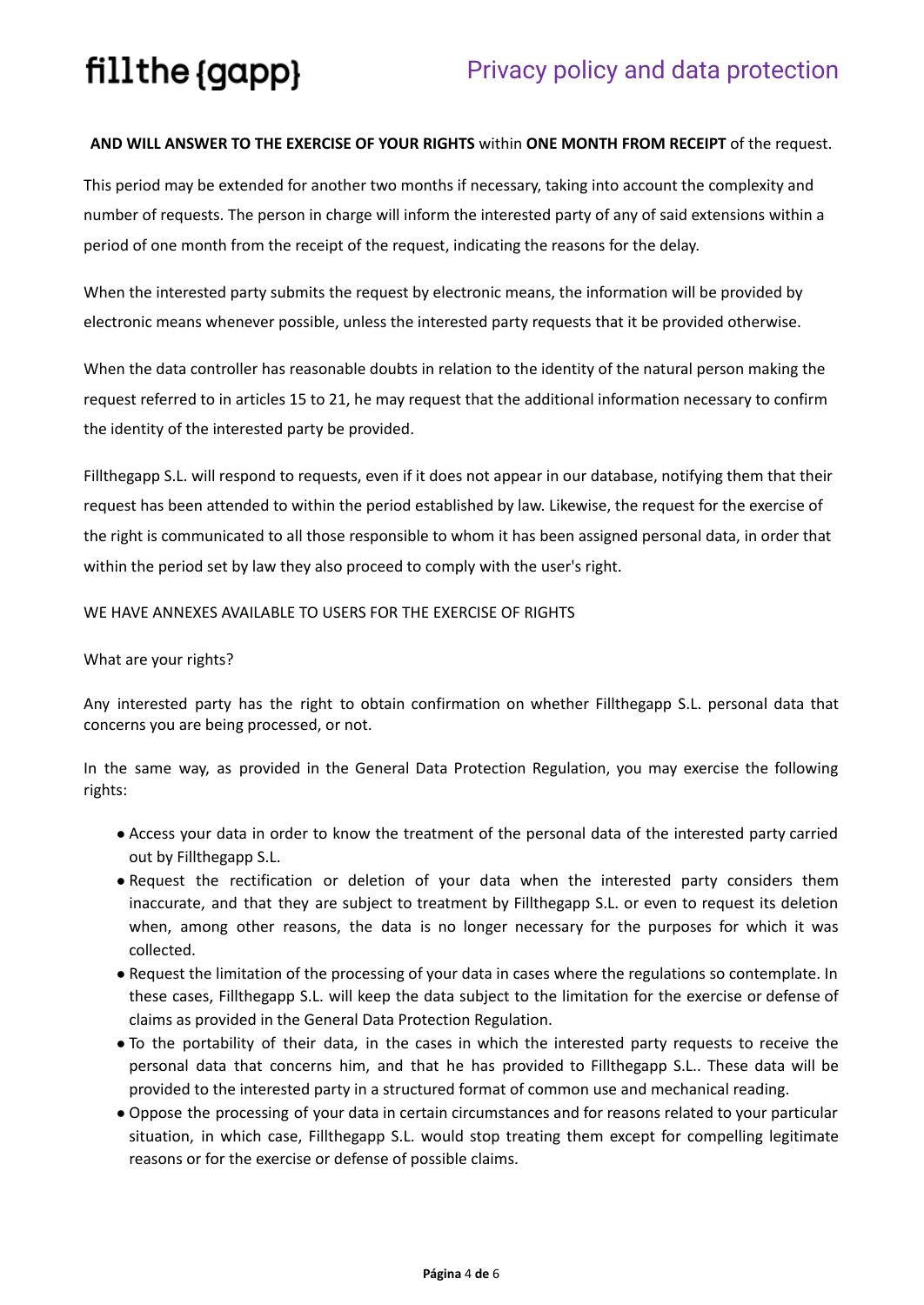Likewise, the interested party has the right, at any time, to oppose the sending of advertising by electronic means sent by Fillthegapp S.L., and withdraw her consent, without affecting the legality of the treatment based on before having given said consent.

Likewise, the interested party may exercise the rights described above, by means of a written request addressed to Fillthegapp S.L. and to the postal address Avenida San Isidro, 2, blq. 1, 3D, Málaga, C.P. 29018 (Spain) or by sending an email to the address hey@fillthegapp.com, indicating in both cases "Data Protection Policy".

Finally, the owner of the data can file a claim with the Spanish Data Protection Agency, especially when he has not obtained satisfaction in the exercise of his rights.

### **Security of the information**

Fillthegapp S.L. uses technologies appropriate to the current state of the art, to protect your data and personal information, so our website is stored on secure servers protected against the most common types of attacks. However, we remind you that invulnerable technology does not exist and that therefore you must use the means within your reach to maintain the level of security of your data. Fillthegapp S.L. has adopted technical and organizational measures that guarantee the security of personal data and prevent its alteration, loss, treatment or unauthorized access, taking into account the state of technology, the nature of the stored data and the risks to that are exposed.

#### **USE OF COOKIES**

A cookie is a file that is downloaded to the User's computer when accessing certain web pages. Cookies allow a web page, among other things, to store and retrieve information about the browsing habits of a user or their equipment and, depending on the information they contain and the way they use their equipment, they could be used to recognize the user. You can consult the information on the type of cookies not necessary for navigation that we use, by accessing our Cookies Policy.

#### **Who is your data disclosed to?**

The personal data processed by Fillthegapp S.L. to achieve the purposes detailed above, may be communicated to the following recipients depending on the legitimizing basis of the communication.

By virtue of the foregoing, the following data communications seek to guarantee the correct development of the contractual relationship, as well as to comply with legal obligations that require the aforementioned communications:

- Organizations and Public Administrations.
- Financial entities for the management of collections and payments.
- Entities that own files of information services on financial solvency and credit, both for consultation in the legally established cases, and in the event of non-compliance with their monetary obligations.